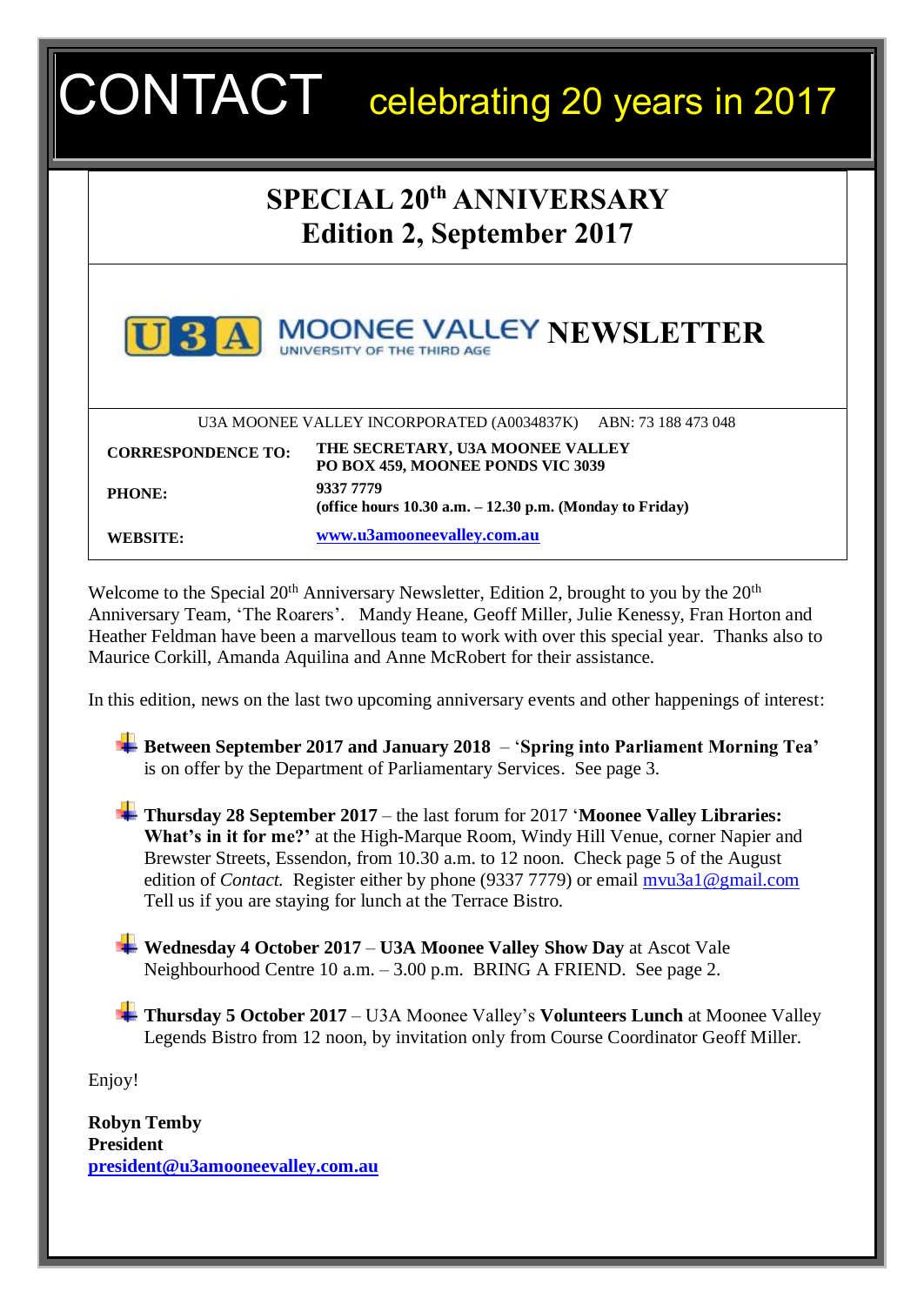

Wednesday 4 October 2017 **Show Day for U3A Moonee Valley** Ascot Vale Neighbourhood Centre from 10.00 a.m. to 3.00 p.m. Members are welcome to bring friends

# Demonstrations and displays all day

Scrabble, Mah-jong, Bridge, Patchwork, Art, Book Clubs, Languages, Walking Group, Arm Chair Travel, Sun Theatre Groups, Flicks in the Afternoon









# Performances



| <b>WHO</b>            | <b>WHEN</b>        | <b>WHERE</b>      |
|-----------------------|--------------------|-------------------|
| Singing for Fun       | 11.00 to 11.15     | In front of stage |
| Tai Chi               | 11.30 to 11.45     | In front of stage |
| Line Dancing          | 12 noon to $12:15$ | In front of stage |
| <b>Recorder Group</b> | 12:30 to 12:45     | On the stage      |

## **Light Lunch available**

Sandwiches: veg/non-veg/gluten free \$2.00

Delicious Orange cake slice (gluten free) \$2.00

Tea/coffee/orange/apple juice \$1.00

### **We're running a raffle** to be drawn at 2:30 p.m.

\$2 for 1 ticket \$5 for 3 tickets

First prize: hand-crafted quilt (1.6 m x 1.6 m) Japanese Charm Squares **by Maureen Nakoneski**

Second prize: high tea for two at Parliament House **from Judy Maddigan**

Third prize: hand-crafted Christmas tablecloth **by Fran Horton**